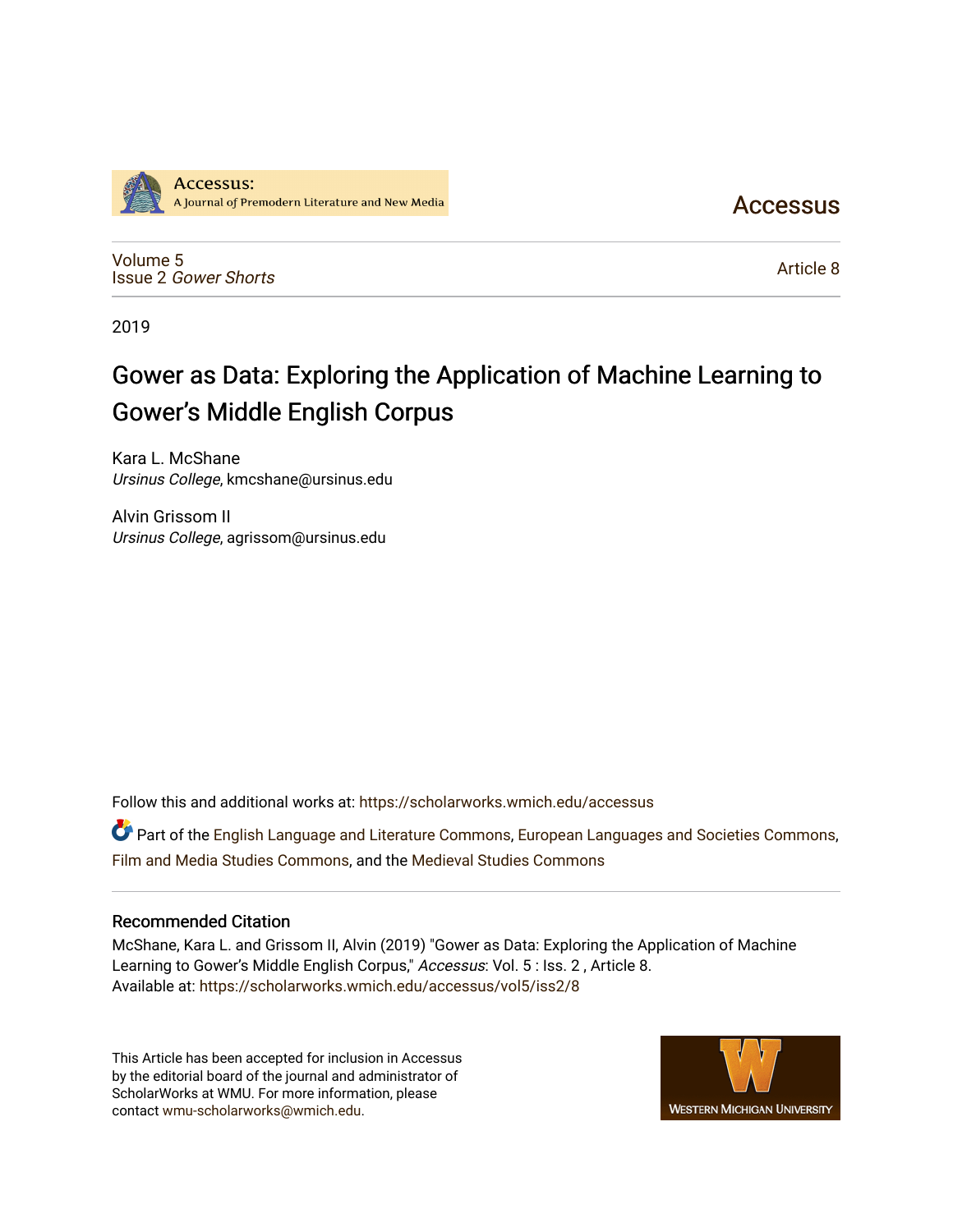1

# **Gower as Data: Exploring the Application of Machine Learning to Gower's Middle English Corpus**

This paper tracks two investigations in applying machine learning to Middle English literature with a particular focus on the English works of John Gower. Using machine learning techniques from computational linguistics, we open new doors of inquiry that potentially break with accepted assumptions. We aim to start a conversation that addresses the question of what, if anything, the value of machine learning for partial, disruptive, speculative scholarship in medieval literature is. It is within such a framework that we undertake this experiment, one that tries to use the small (and for many scholars, familiar) corpus to our advantage. Machine learning has been used in literary study primarily for large-scale projects that handle an amount of text that a single reader might not be able to consider; further, these texts are to some extent regularized, with consistency across versions (as in the printed editions of, for example, eighteenth-century novels). Middle English literature, on the other hand, is a comparatively small corpus, here made smaller as we focus on a single author, and it is marked by variation across manuscripts. While we acknowledge the problem of scale, here we build upon similar small projects to explore the possibilities of machine reading Middle English literature. We suggest that machine learning methods can be productive for scholars of medieval literature precisely due to the idiosyncrasies of their application: as a mechanism for hypothesis generation and a space of exploration. Machine learning offers a valuable mechanism for play and for distancing a critic from a familiar text, and thus these tools can suggest new links and new readings of old works.

Gower's corpus is particularly suited to such study. To begin, his English writings, by the standards of the field, are substantial yet fairly uniform, consisting primarily of a single long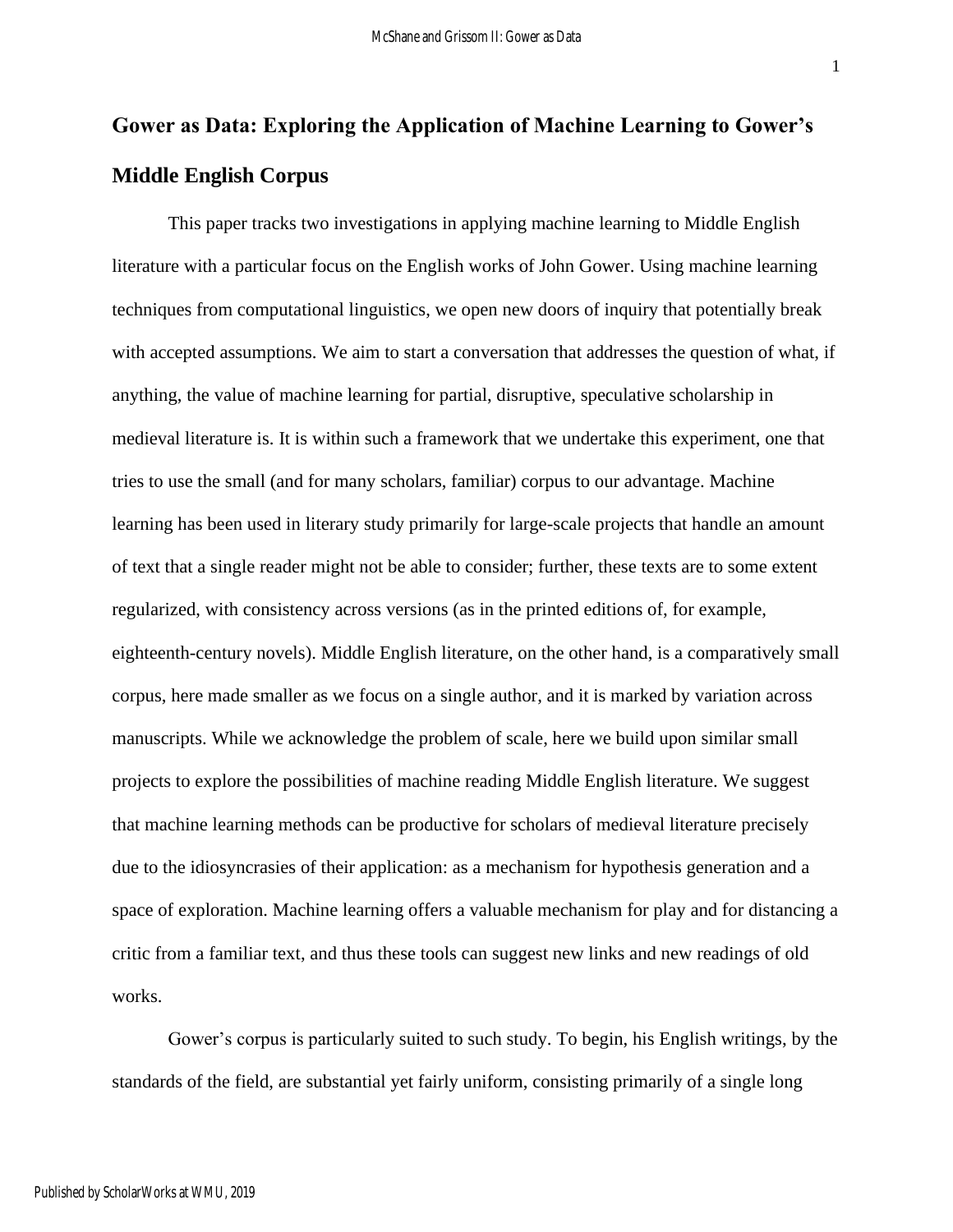2

poem written in regular meter. Moreover, the critical tradition in Gower studies has continued to have strong influence on contemporary readings of his work.<sup>1</sup> For Gowerians, this method helps us reexamine established ways of reading Gower's work. Through new associations, suggestions, and disruptive possibilities, we as critics may gain fresh perspectives and develop new potential readings. Beyond its usefulness for scholars of Gower's English works, however, these two case studies offer an example of distant reading with a smaller data set than those typically modeled with such methods, perhaps opening possibilities for digital work on other similarly small corpora. If digital humanities (DH) as a field is largely about how computing gives us new ways to answer old questions and helps us ask new questions, this project attempts to bridge those two outcomes. In doing so, we hope to disturb expectations in both digital humanities and Gower criticism and invite practitioners in both fields to ask further questions about the scale of digital studies, its usefulness to texts existing primarily in manuscript, and what these methods might suggest about the formal and thematic features accepted as central to Gower's English work.

Machine reading methods present challenges for practitioners working with Middle English texts, and medievalists have detailed some of these challenges. Manuscripts in particular, and Middle English-language texts more generally, resist machine reading due to particulars of their construction. Orthography is the largest concern: Middle English spelling is not consistent, and each variant of a word is read by a machine as its own distinct word. Beyond this, the accessibility of texts for analysis is a problem. Though medievalists and computer scientists have begun collaborating to make manuscripts machine readable, the technology is by no means

<sup>1</sup> For a succinct yet thorough overview of this critical history, see Siân Echard, "Introduction: Gower's Reputation" in *A Companion to Gower*, ed. Siân Echard (Cambridge, UK: D. S. Brewer, 2004), 1-22.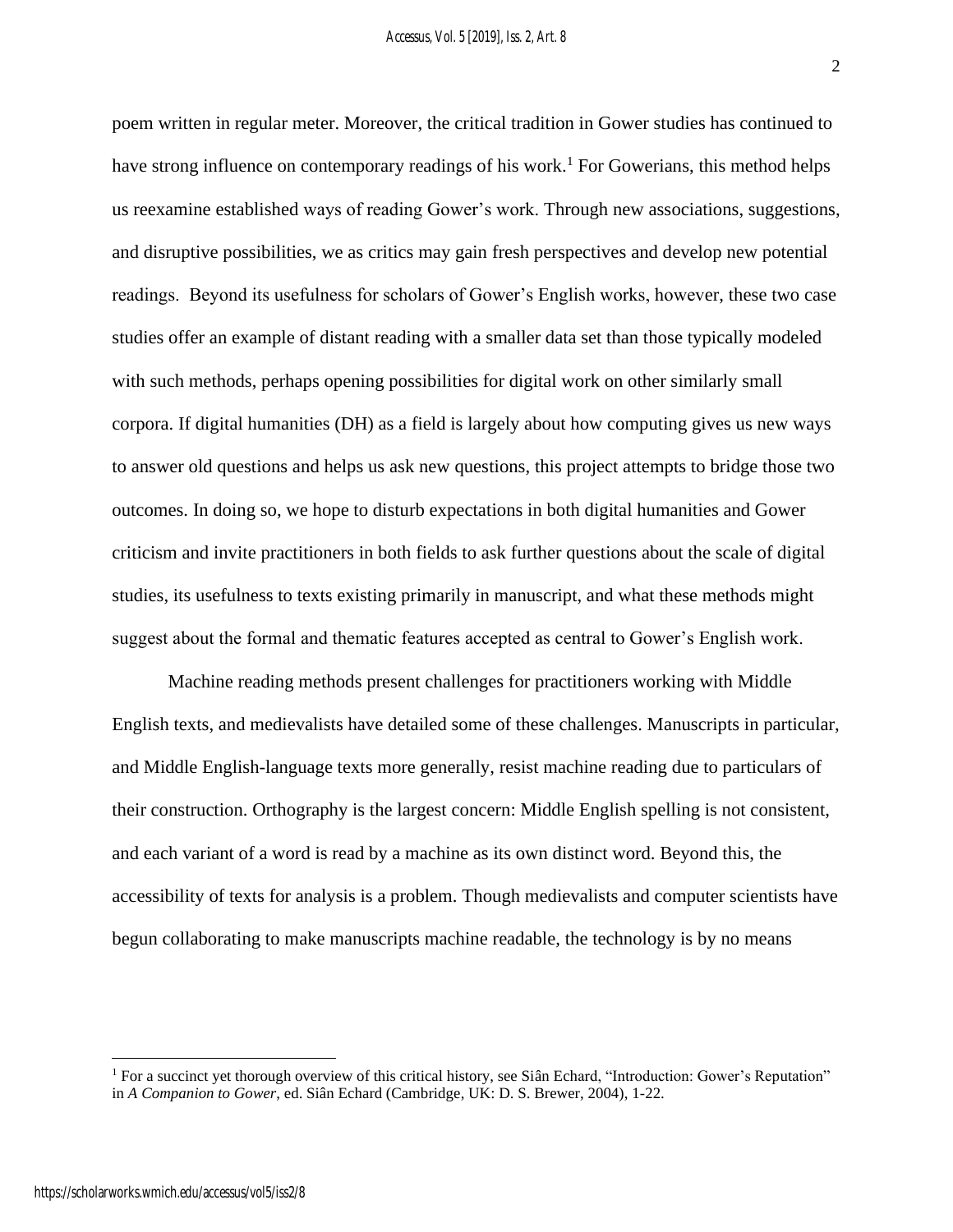perfect.<sup>2</sup> Beginning with edited texts is not necessarily a perfect solution, since, as Michael Widner observes, many texts available online, including those of the TEAMS Middle English Texts Series that we use here, are not encoded in a way that makes them easily available for download and manipulation.<sup>3</sup> Even when one circumvents these challenges, using data sets this small can raise problems, as Scott Kleinman observes: "It's not that machine learning tools don't work on them; it's just that the insights you get provide little added value **. . . .** When machine learning techniques do detect patterns that surprise us, we are forced to doubt the statistical significance of these patterns because of the small size of the data."<sup>4</sup> Our question in part, then, builds from Kleinman's observation: does machine analysis have to tell us something statistically significant to be useful in some way? Jennifer Boyle and Helen Burgess consider that manuscripts and medieval poetry do not necessarily lend themselves easily to DH work; they offer that this resistance in the materials that medievalists study creates "an opportunity for weird, partial, and disruptive scholarship," and Kleinman further suggests "we may need to

<sup>&</sup>lt;sup>2</sup> See Brandon Hawk, Antonia Karaisl, and Nick White, "Modelling Medieval Hands: Practical OCR for Caroline Minuscule," *Digital Humanities Quarterly* 13.1 (2019)

[http://www.digitalhumanities.org/dhq/vol/13/1/000412/000412.html,](http://www.digitalhumanities.org/dhq/vol/13/1/000412/000412.html) n.p.a. Work on machine reading Middle English is ongoing, as recent presentations by David Mimno, Laure Thompson, and Anna Fore Waymack of Cornell University and Tobias Hodel and Maria Kallio, both of the READ (Recognition and Enrichment of Archival Documents[, https://read.transkribus.eu/\)](https://read.transkribus.eu/) project, demonstrate. These talks, given at ICMS Kalamazoo in 2019, address issues of using MALLET for topic modeling (for the team at Cornell) and using READ to search medieval documents (Hodel & Kallio). A package for standardizing Middle English within Python is available through the Classical Language Toolkit (Kyle P. Johnson, et al..(2014-2019). CLTK: The Classical Language Toolkit. DOI 10.5281/zenodo.593336, available at [https://github.com/cltk\)](https://github.com/cltk)

<sup>3</sup> Widner, "Toward Text-Mining the Middle Ages: Digital Scriptoria and Networks of Labor," in *The Routledge Research Companion to Digital Medieval Literature*, ed. Jennifer E. Boyle and Helen J. Burgess (New York: Routledge, 2018), 131-44. Long-term, this will change: as Pamela M. Yee, assistant editor of METS, indicated in her recent (2019) presentation at ICMS Kalamazoo, METS staff have begun what will be a slow and painstaking process of encoding texts in the series using TEI. For this project, we constructed a program that transfers the text on the website into a .txt file.

<sup>4</sup> Scott Kleinman, "Digital Humanities Projects with Small and Unusual Data: Some Experiences from the Trenches," [http://scottkleinman.net/blog/2016/03/15/digital-humanities-projects-with-small-and-unusual-data/.](http://scottkleinman.net/blog/2016/03/15/digital-humanities-projects-with-small-and-unusual-data/)  Posted 15 March 2016, n.p.a.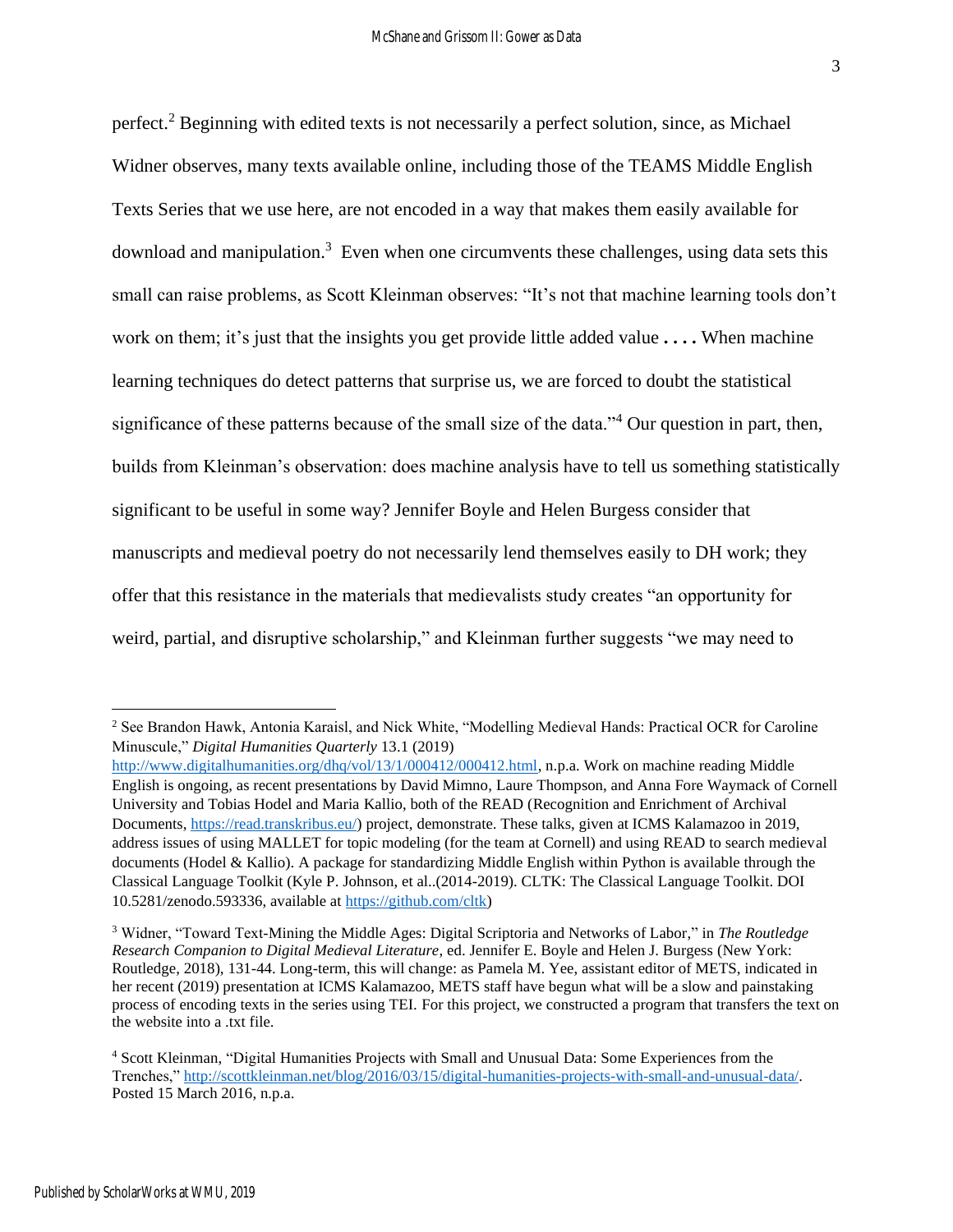cultivate (and reward) a sort of playful hermeneutics in working with this data."<sup>5</sup> Our interventions, then, seek to engage in precisely this exploratory, creative interpretation.

#### **Phase 1: Word Embeddings**

Our first small project explores what word embeddings<sup>6</sup> might suggest about John Gower's use of emotion, focusing on an expressive trait often seen at odds with his plain style.<sup>7</sup> Compared specifically to his contemporary Chaucer, Gower is known for what R. F. Yeager and Brian Gastle call "his economical depiction of emotion." <sup>8</sup> Rather than emotional, Gower's sphere has long been understood as political and moral; it is Gower, not Chaucer, who engages most explicitly in the political issues of his day.<sup>9</sup> In examining the poet's use of emotive terms, then, we hope to find surprises: patterns, associations, and links between his depiction of emotion and his moral and political concerns. While Gower's straightforward poetic lines have often been considered poetically inferior by literary scholars, <sup>10</sup> simple lines take a great deal of care to craft; as Maura Nolan has recently suggested, they may be particularly well-suited to emotive expression because their parsimony draws attention to specific moments of emotion.<sup>11</sup>

<sup>8</sup> See "Introduction: Gower in Context," in *Approaches to Teaching the Poetry of John Gower*, ed. R. F. Yeager and Brian W. Gastle (New York: Modern Language Association, 2011), 1.

<sup>9</sup> Yeager and Gastle, "Gower in Context," 2.

<sup>5</sup> Jennifer E. Boyle and Helen J. Burgess, "Introduction: Resistance in the Materials," in *The Routledge Research Companion to Digital Medieval Literature*, ed. Jennifer E. Boyle and Helen J. Burgess (New York: Routledge, 2018), 4; Kleinman, "Digital Humanities Projects," n.p.a.

<sup>6</sup> Thomas Mikolov, Ilya Sutskever, Kai Chen, Greg S. Corrado, and Jeff Dean, "Distributed representations of words and phrases and their compositionality." *Advances in Neural Information Processing Systems* 26 (2013), 3111-19.

<sup>7</sup> For more on Gower's style and its appropriateness to conveying emotion, see especially Maura Nolan, ""Sensation and the Plain Style in Gower's *Confessio Amantis*," in *John Gower: Others and the Self*, ed. Russell A. Peck and R. F. Yeager (Cambridge, UK: D. S. Brewer, 2017), 111-40.

<sup>&</sup>lt;sup>10</sup> Even praise of Gower's poetry, such as that by early editor G. C. Macaulay, is often tepid: while Macaulay praises Gower's writing, he claims that Chaucer was "an artist of an altogether superior kind" (qtd. in Echard, *A Companion to Gower*, 13).

<sup>&</sup>lt;sup>11</sup> Nolan, "Sensation and the Plain Style," 113.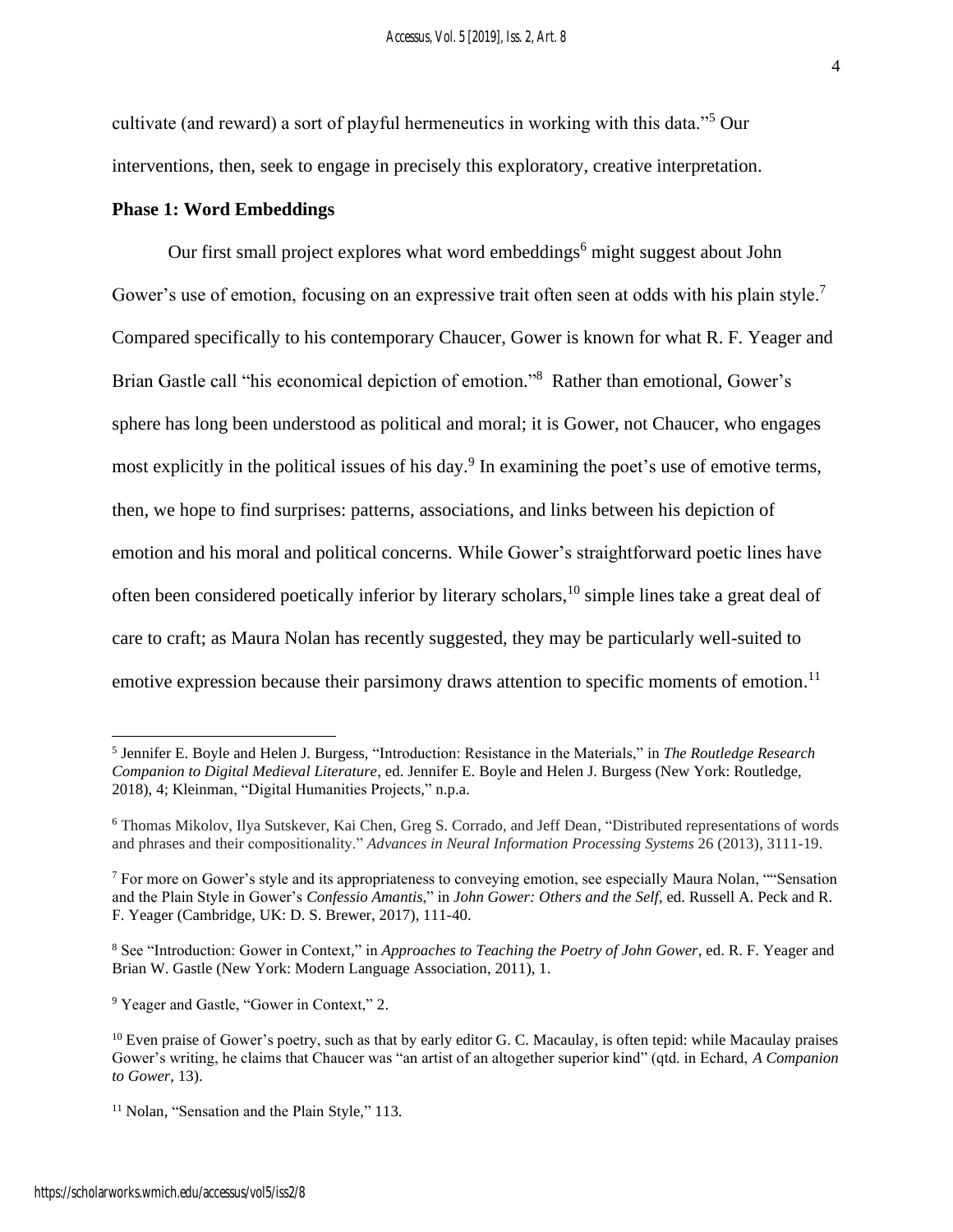By using word embeddings, we hope to see what kinds of terms are associated with Gower's "emotive" words. If he is economical, then his discussions of emotion become all the more important. Our hope in using word embeddings is that the technology might serve to create distance, to discourage us from seeking known patterns or reinforcing critically accepted readings.

Word embeddings have seen widespread usage in recent computational linguistics and natural language processing (NLP) research. Given some text—in our case, a single work by Gower—an algorithm learns a semantic representation of words. Unlike in traditional logical semantics, the meaning of each word is defined in terms of its relationship to other words. By themselves, they have been used for crafting analogies (for example, man/woman is to king/ queen)<sup>12</sup> for automatically finding synonyms, for diachronically studying word change over time,<sup>13</sup> for studying bias in text, and for many other tasks. In addition, word embeddings are often used in applications when working with text data, as this representation of the data is often more useful for AI than raw text.

Word embeddings are based on the principle that "You shall know a word by the company it keeps,"<sup>14</sup> a principle that guides many other NLP approaches to characterizing text, such as topic modeling. While the details are complex, the idea behind word embeddings is

5

<sup>&</sup>lt;sup>12</sup> Thomas Mikolov, Wen-tau Yih, and Geoffrey Zweig, "Linguistic regularities in continuous space word representations," *Proceedings of the 2013 Conference of the North American Chapter of the Association for Computational Linguistics: Human Language Technologies* (2013), 746-51. <https://www.aclweb.org/anthology/N13-1090>

<sup>&</sup>lt;sup>13</sup>William L. Hamilton, Jure Leskovec, and Dan Jurafsky, "Diachronic word embeddings reveal statistical laws of semantic change," *Proceedings of the 2016 Conference of the Association for Computational Linguistics* (2016), 1489-1501. <https://www.aclweb.org/anthology/P16-1141>

<sup>14</sup> John R. Firth. "A synopsis of linguistic theory, 1930-1955," *Studies in Linguistic Analysis* (Oxford: Blackwell, 1957), 1-32.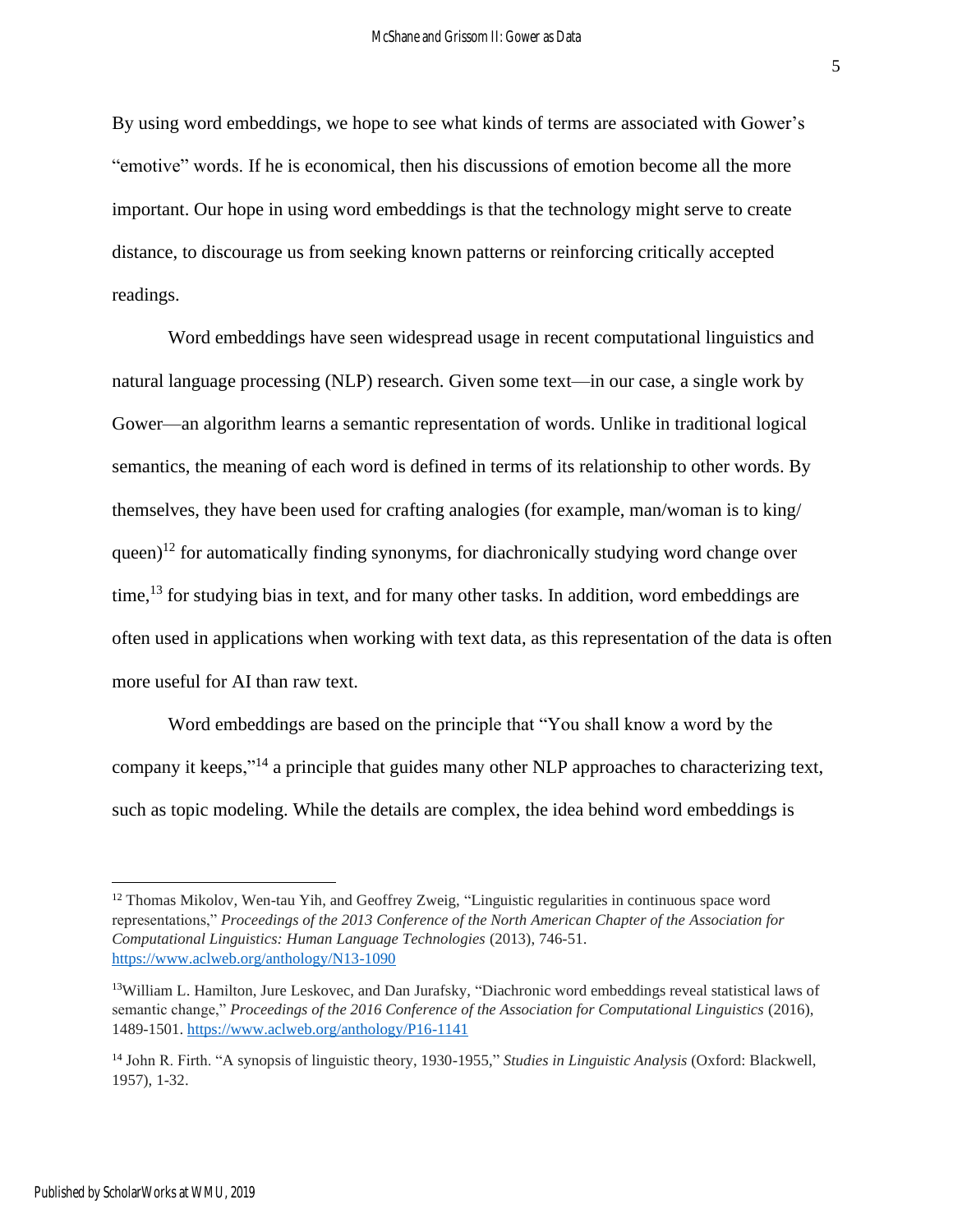6

simple: given a corpus, the algorithm looks at all short spans within a "sliding window." Inside this window, we focus on one word at a time and try to predict the surrounding words. The algorithm goes through the text several times, and each time, it gets better at predicting the surrounding words. Based on the assumption that similar words tend to occur together, the algorithm develops a semantic model wherein each word is closer to or farther away from every other word along many different dimensions. This representation of the words can be thought of geometrically: words that are closer along several dimensions are closer to each other in general and vice versa in this vector space, but words may be close to each other in some dimensions and far away in others. We then have a model that clusters similar words together in this space. So, for example, in a standard, general purpose corpus, such as a newspaper or data collected from the web, we would expect that the word "love" would be closer to the word "affection" than the word "blasphemy." Once the model is built—a process that is nearly instantaneous on a modern computer with a corpus of our size—we can query the model for single words or sets of words to see which words the model has clustered together.

Our text is not a general-purpose corpus like one generated from web or newspaper data; rather, it is a corpus by a single author, and not general prose but poetry. We therefore expect that word embeddings will encode the idiosyncrasies of this author's language use. While we find some synonyms or related terms in our queries, we also find some elements that are distinctive in Gower's writing. Our corpus, which uses the digital texts available through the METS website, consists of some 33,000 lines of the *Confessio Amantis* in Russell A. Peck's 2004-2013 editions, with the Latin lines removed, as well as Gower's 385-line English poem *In Praise of Peace* as edited by Michael Livingston. 15

<sup>&</sup>lt;sup>15</sup> Texts are available a[t https://d.lib.rochester.edu/teams/publication/peck-confessio-amantis-volume-1](https://d.lib.rochester.edu/teams/publication/peck-confessio-amantis-volume-1) and [https://d.lib.rochester.edu/teams/text/yeager-gower-minor-latin-works-livingston-in-praise-of-peace.](https://d.lib.rochester.edu/teams/text/yeager-gower-minor-latin-works-livingston-in-praise-of-peace) The METS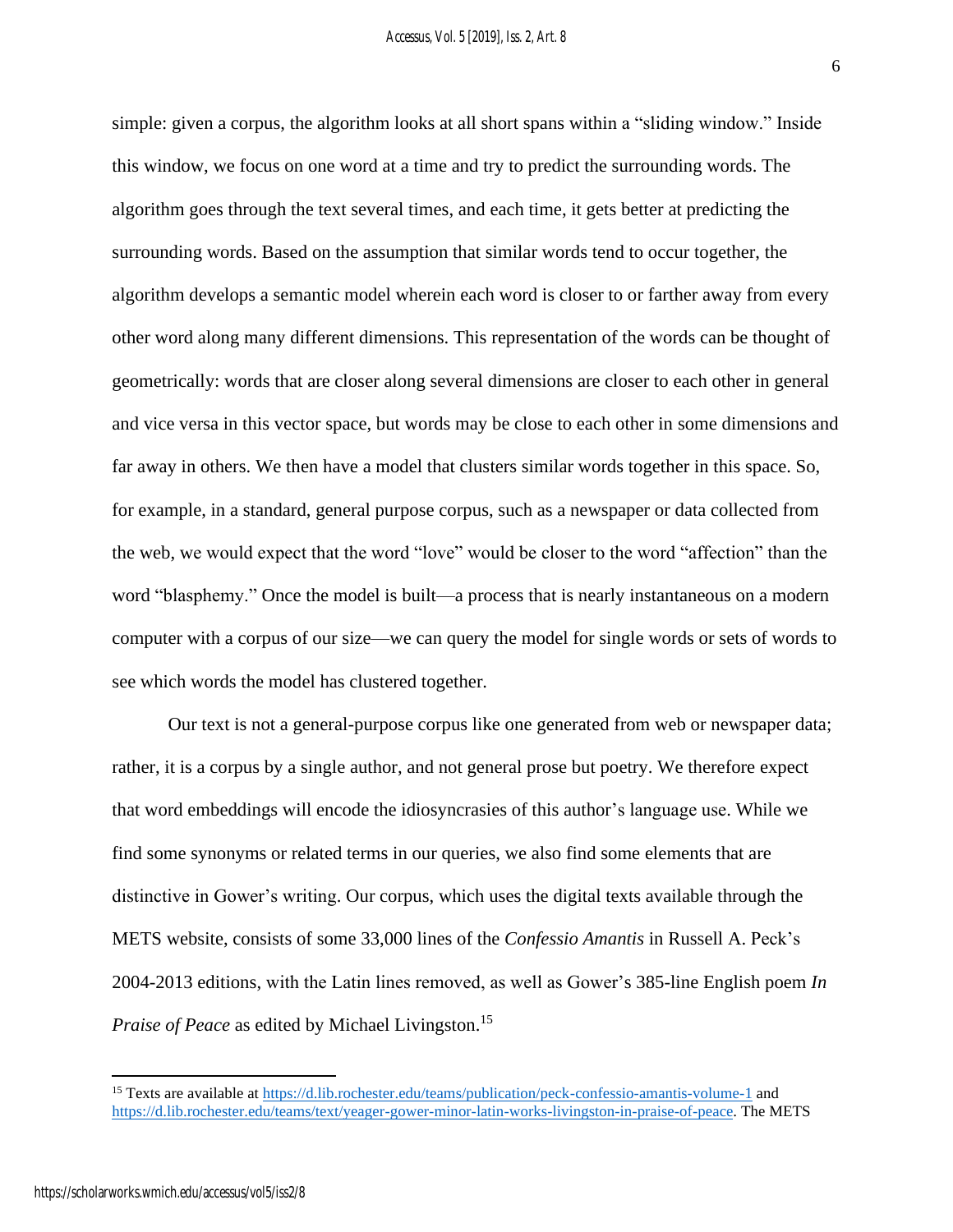From the perspective of the person querying the model, the process works in the following way: a researcher enters a term to query, and the algorithm subsequently returns a list of the most similar words to the queried term in the corpus, with a similarity score between 0 and 1 for each word.<sup>16</sup> Since each term can be similar across a number of dimensions, it is also possible to visualize them and examine representations of the terms graphically. While the nature of the visualizations depends on a number of tweakable factors and should not be considered "objective" in any meaningful sense, such visualizations afford a natural way of exploring themes and patterns, using the data as a guide. As a process, exploration of Gower's English corpus through this program is iterative; that is, one result yields new possible associations and new terms to query.

Determining which terms to query, of course, requires human input.<sup>17</sup> It is impossible--and, we would suggest, not desirable**---**to entirely circumvent the human element of such study. Yet the program's ability to make connections between terms serves as a kind of hypothesisgenerating device, another tool for literary scholars to use in exploring links between particular words in Gower's English corpus.<sup>18</sup> The data suggest that there might be a connection: the place

website currently reflects the text of Peck's 2006 edition of Volume 1 (the Prologue, Book 1, and Book 8); his 2013 edition of Volume 2 (Books 2, 3, and 4), and his 2004 edition of Volume 3 (Books 5, 6, and 7). We created text files of these works using Python, through a process known as "scraping." More information on web scraping is available through Jeri Wieringa's lesson on the Programming Historian, which introduces learners to a program, BeautifulSoup, designed for web scraping; see [https://programminghistorian.org/en/lessons/intro-to-beautiful-soup.](https://programminghistorian.org/en/lessons/intro-to-beautiful-soup)

<sup>&</sup>lt;sup>16</sup> The program is also available for download alongside this article. We do not include the numerical scores in our tables here, but list words from most to least similar to the queried word.

<sup>&</sup>lt;sup>17</sup> As David Birnbaum, Sheila Bonde, and Mike Kestemont's case study of topic modeling in back issues of *Speculum* reminds us, models "reproduce the cultural biases that are present in the material on which they have been based" (S31). See Birnbaum, Bonde, and Kestemont, "The Digital Middle Ages: An Introduction," *Speculum* 92:1 (Oct 2017)[, https://www.journals.uchicago.edu/doi/full/10.1086/694236?mobileUi=0&.](https://www.journals.uchicago.edu/doi/full/10.1086/694236?mobileUi=0&), S1-S38.

<sup>18</sup> Consider, for example, arguments made about distant reading in Franco Moretti's *Graphs, Maps, Trees: Abstract Models for Literary History* (London: Verso, 2007). In his analysis, Moretti claims that quantification leads to problems rather than providing answers (26).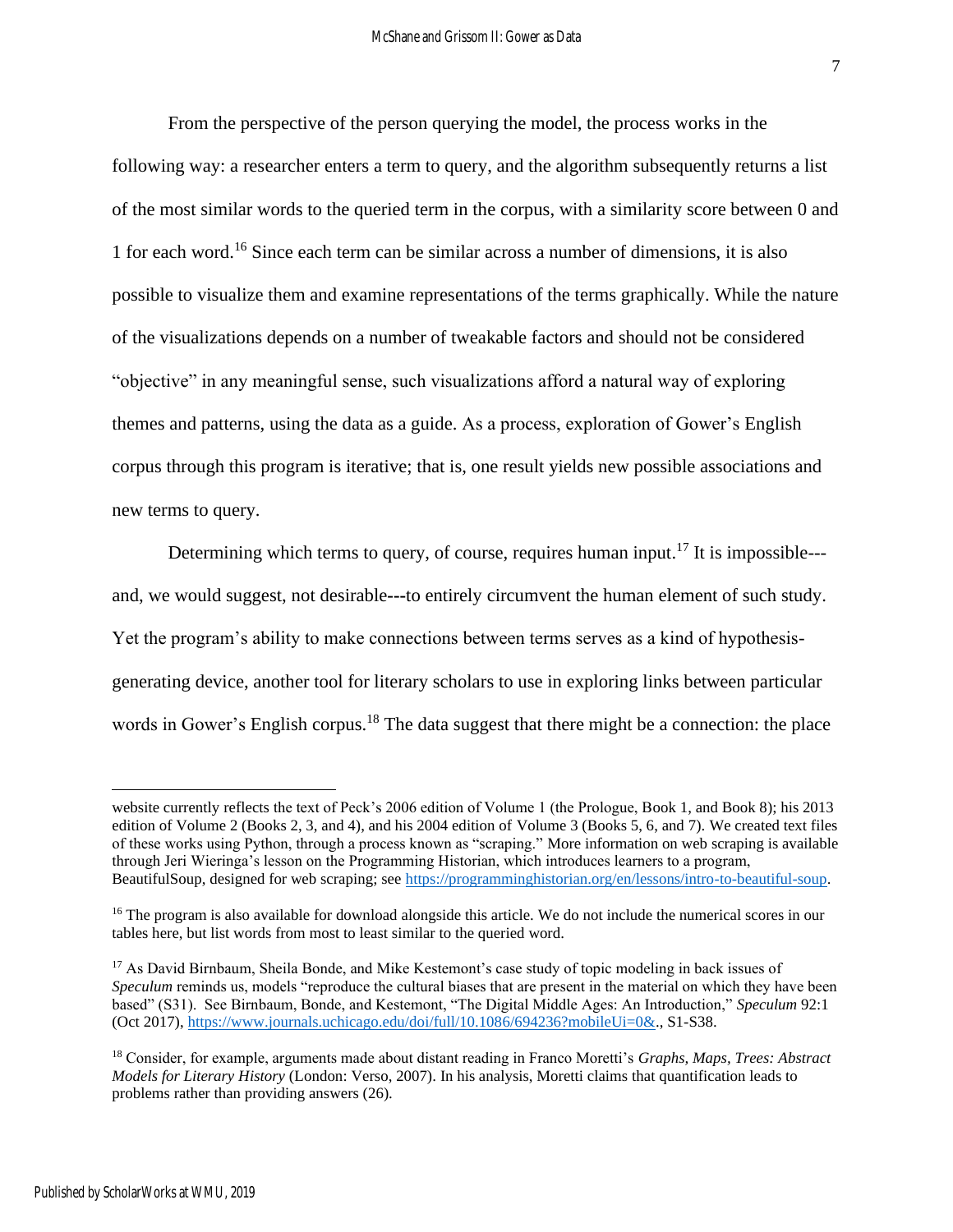of close reading, then, is to pick up this connection and consider its nature more fully. We began our study by querying terms for emotion that we expected to find in Gower's work, such as *love*, *lust*, *rage*, *wraththe*, *wanhope*. Thus, rather than conclusions, we here offer observations and, with them, questions for further consideration.

In our initial queries of emotion terms, we noted the prevalence of location-related words, place terms. *Contre*'s association with rage, considered alongside *worldes*' association with vice, could suggest connections between emotion and location. A glance at the two terms together yields interesting similarities: *partie* and *noble* appear in the search for *rage*, while *worldes* and *pes* appear in the search for *vice*. *Partie* may suggest something about Gower's preoccupation with division---its most common usage is to indicate a part, piece, or portion of something---but it might also suggest a group of people or a social class.<sup>19</sup> Does *partie* suggest something about the effects of rage? Or does Gower tend to use it instead to refer to collectives of people?

| Table 1. Closest words to <i>rage</i> , <i>vice</i> , <i>love</i> , <i>lust</i> , and <i>bok</i> |  |
|--------------------------------------------------------------------------------------------------|--|
|--------------------------------------------------------------------------------------------------|--|

| Rage   | Vice    | Lust    | <b>Bok</b> | Love     |
|--------|---------|---------|------------|----------|
|        |         |         |            |          |
| newe   | lusti   | swete   | chance     | manere   |
| noble  | maide   | part    | cas        | wyte     |
| lusti  | thief   | lore    | liht       | good     |
| partie | partie  | envie   | yeer       | eny      |
| contré | knyht   | kyng    | senne      | jangle   |
| craft  | throwe  | whos    | envie      | liere    |
| riche  | degré   | pris    | charge     | speke    |
| pride  | noble   | worldes | maiden     | write    |
| lich   | worldes | bok     | monthe     | atteigne |
| romein | Plit    | charge  | wynter     | take     |
|        |         |         |            |          |

<sup>19</sup>*MED* partie n.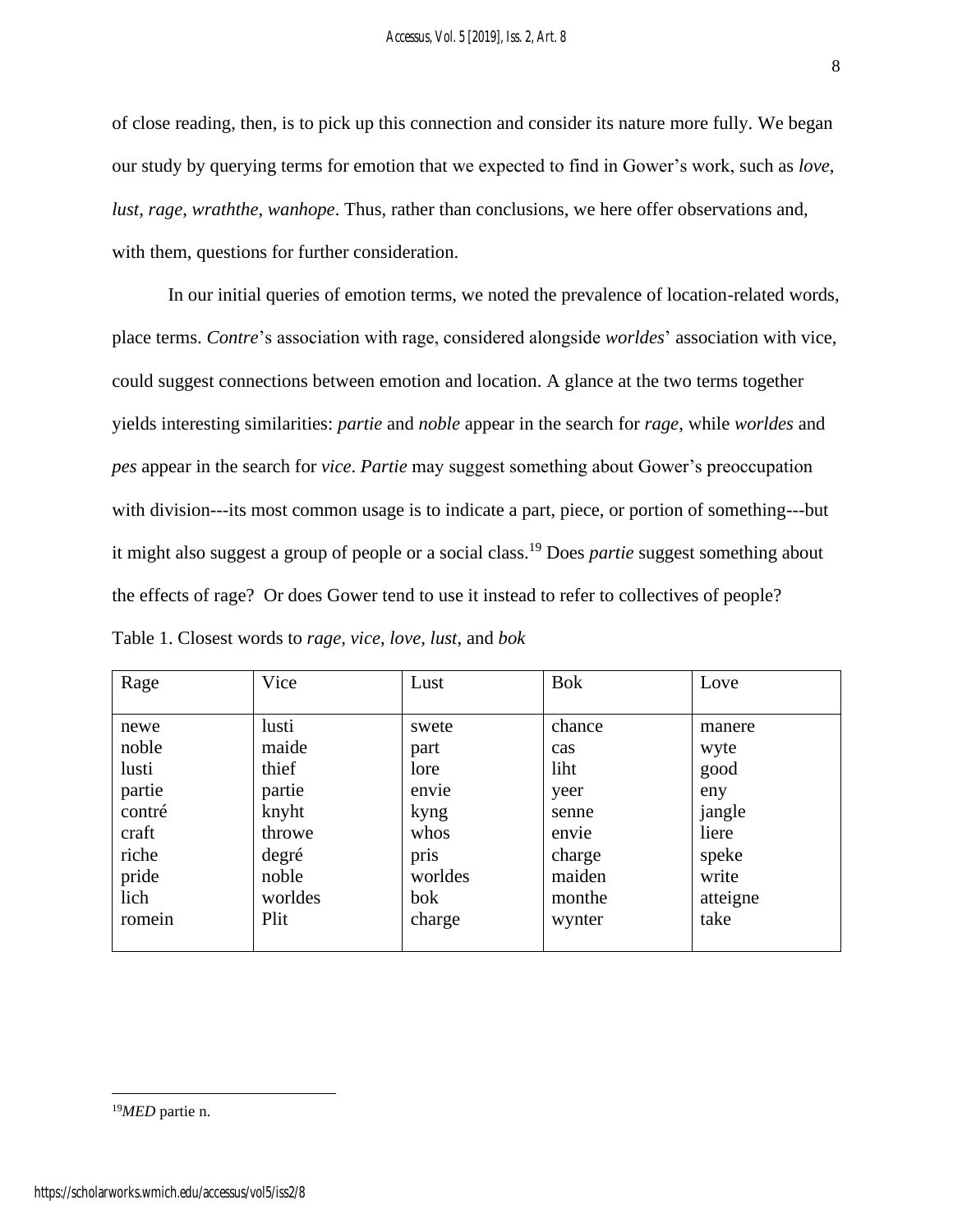In Table 1, we can see the results of querying "rage" and "vice," respectively, and Figure 1 shows visualizations of these queried terms using a technique called t-SNE, which can take the words in a high-dimensional space and plot them on a two-dimensional plane that is to some degree interpretable by humans. Each query yields some terms that one would expect---for example, *love* is seen as a social *good*, while *lust* returns the perhaps obvious *envie*. This makes the perhaps unexpected or surprising associations all the more potentially productive. For example, many emotion terms also seem associated with terms for forms of writing**---***love* yields *write* (as well as *speke*), while *lust* returns *lore* and *bok*. <sup>20</sup> Of the words associated with lust, *bok* is the one more directly linked to a physical written artifact in Middle English; yet *lore* has an educational connotation, linked to teaching as well as to narratives and storytelling. The multivalent nature of the term makes it particularly apt to the structure of the *Confessio* in which storytelling is itself instruction. The association between *lust* and *bok* may reinforce those connections. Yet querying *bok* also yields associations about time---*yeer* and *monthe*, as well as, arguably, *wynter.* This may have implications for our understanding of Gower's investment in writing as a form of action in the world;<sup>21</sup> how is emotion linked to Gower's understanding of writerly craft, of the poet's social and political role? How is time linked to writerly craft for Gower?

<sup>20</sup> While the *Middle English Dictionary*, s.v. *lore*, n (1) refers to losses, *lore*, n(2) refers to teaching and instruction or its results and can refer to a narrative or story. Further analysis would be required to determine how frequently Gower uses the term in which sense, but this second set of meanings is potentially fruitful and makes sense in the context of the *Confessio Amantis* as a teaching text.

<sup>21</sup> On this, see Brian Gastle, "'The Lucre of Marchandie': Poet, Patron, and Payment in Gower's *Confessio Amantis*," in *John Gower: Others and the Self*, ed. Russell A. Peck and R. F. Yeager (Cambridge, UK: D. S. Brewer, 2017), 283-94 and Gabrielle Parkin, "Hidden Matter in John Gower's *Confessio Amantis*," in *John Gower: Others and the Self*, ed. Russell A. Peck and R. F. Yeager (Cambridge, UK: D. S. Brewer, 2017), 295-305. Foundational work on the topic is by Russell A. Peck, *Kingship and Common Profit in Gower's Confessio Amantis* (Carbondale: Southern Illinois University Press, 1978)) and R. F. Yeager, *John Gower's Poetic: The Search for a New Arion*  (Cambridge, UK: D. S. Brewer, 1990)).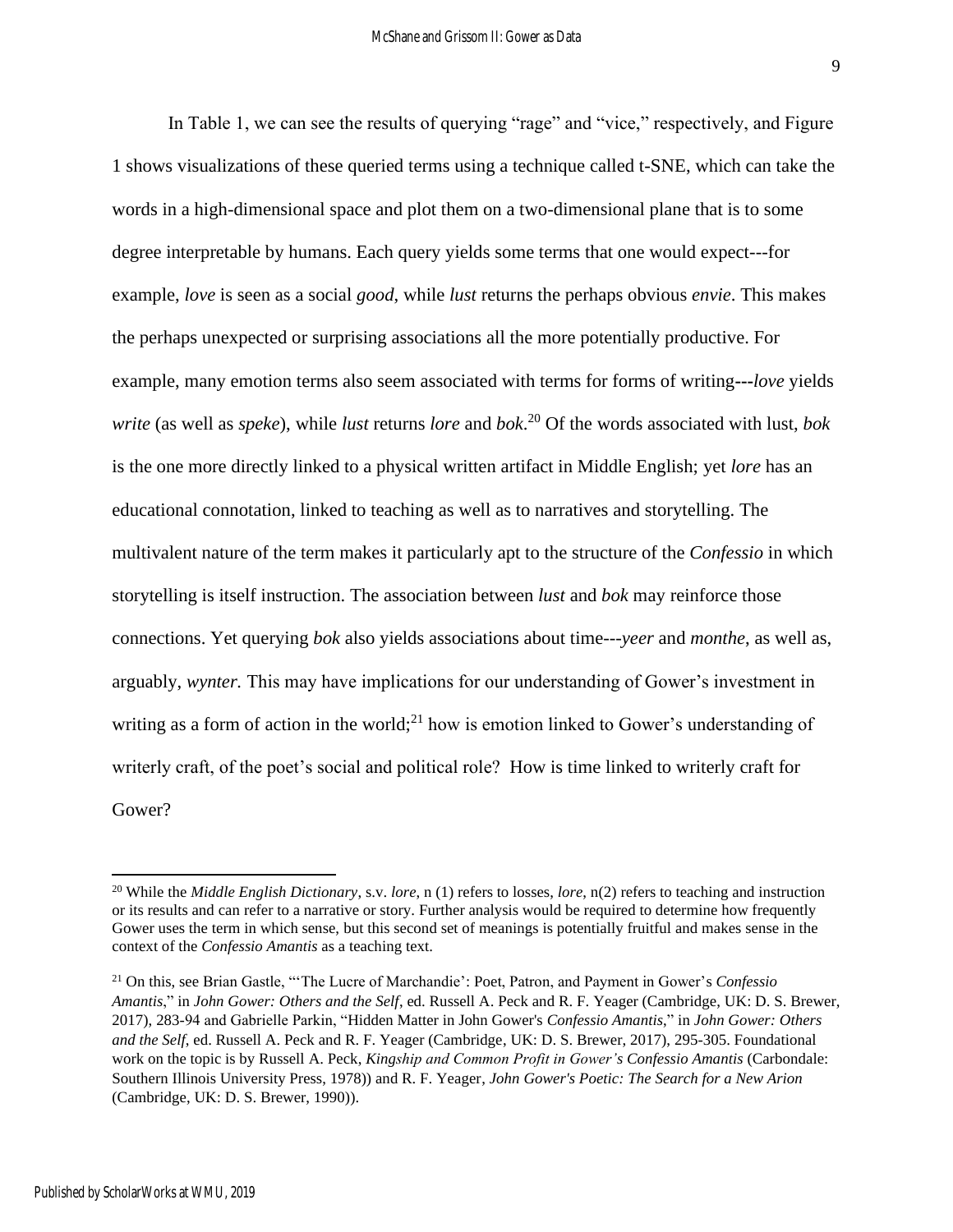



Based on the results that the algorithm generated for emotion terms, we then queried the model again, seeking associations with terms related to governance and social order, the sort of terms one might expect to be central to Gower's concerns---words such as *parlement*, *governance*, *kyng*, *lawe*. *Lawe* returns both *vice* and *pride*---fascinating links for someone who was well versed in law, as Conrad Van Dijk, Candace Barrington, and others have demonstrated.<sup>22</sup> How does Gower imagine law as being linked to vice? To pride? Along similar lines, *lawe* also returns *knyht* as a closely associated term. Is this link a matter of social and political standing? Do Gower's knights often find themselves in conflict with the law? The program does not suggest how terms are associated: it identifies them simply as semantically proximate. Close reading, then, may pick up where these connections leave off.

### **Phase 2: Generating Middle English**

<sup>22</sup> See Conrad Van Dijk, *John Gower and the Limits of the Law* (Cambridge, UK: D. S. Brewer, 2013) for an innovative reading and useful bibliography.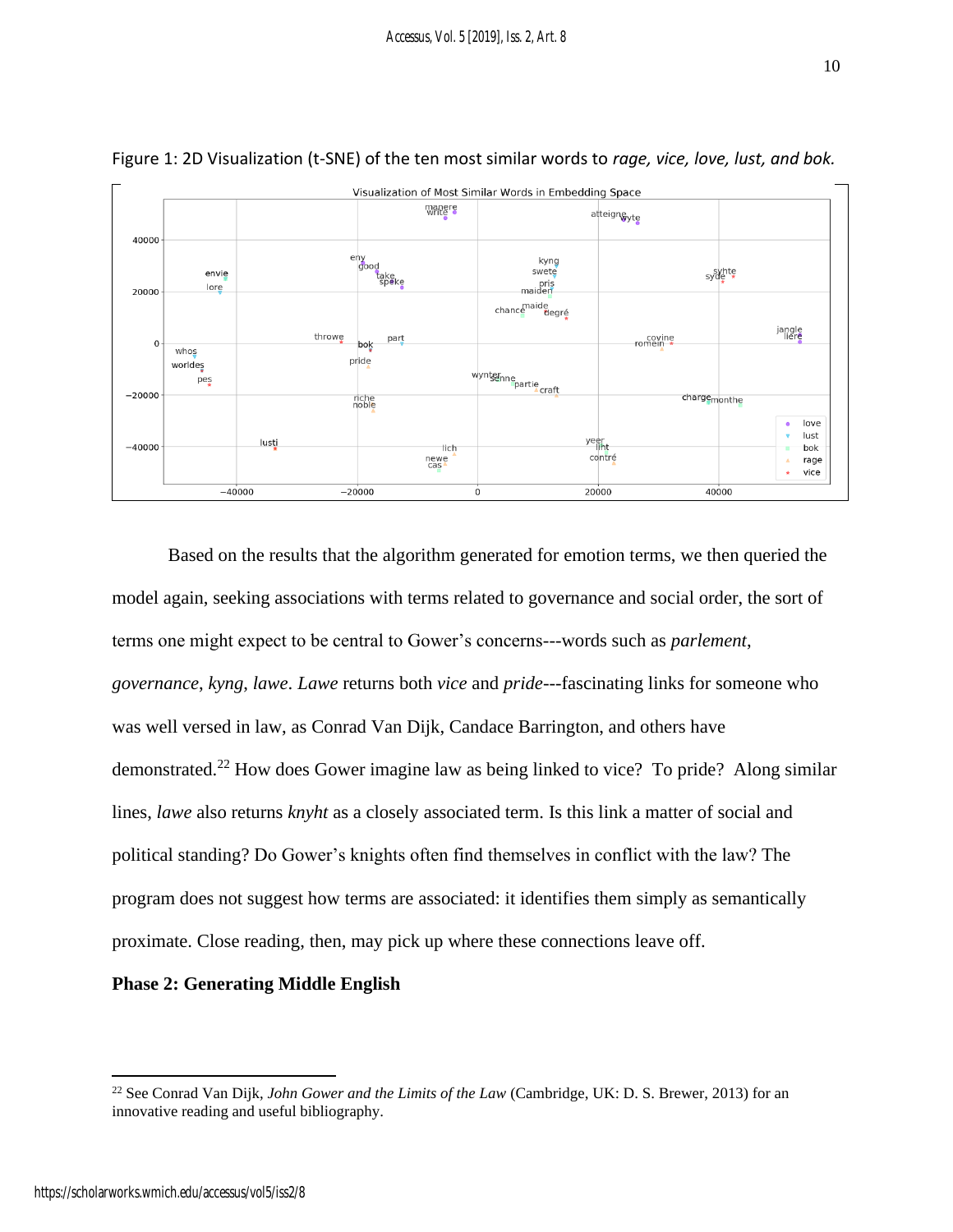Another direction we've taken this work is a slightly more creative one: we can train a program to produce "Gowerian-inspired" lines. While we do not expect the program to preserve meter, the goal is for it to produce grammatical if not necessarily sensical Middle English. In computational linguistics, this is known as language modeling; the particular model we use is called a Long Short-term Memory neural network, or LSTM. While word embeddings give us associations based on word proximity, this model is different. LSTMs can be used to create sequence-based *language models*. These models can be used to generate new sentences based on the prior context, by producing the most likely words to follow the previous ones, sometimes capturing turns of phrase and stylistic nuance. Such models implicitly create content connections and syntactic models, producing sentences that syntactically resemble those produced by the text on which the model is based. These models, like word embeddings, offer opportunities for unexpected connections to be produced; they both care about proximity, and so presumably, one should find some kind of consistency between the two methods.

When used for mobile devices, the longstanding assumption is that predictive text is for "efficiency"---that is, if a phone can successfully predict the next word in a sequence, it saves the user from having to type out whole words. The predictive ability of these programs, as many users know, is somewhat variable. The program we have applied to Gower's work uses the same fundamental algorithm, but efficiency is not the goal; rather, we hope that the program might suggest interesting connections and offer perspectives on Gower's frequently used phrases and expressions. So, for example, if one provides the program with "middel," "weie" would be a likely next word for the program to choose, given Gower's extensive discussion of the "middel weie" his poetry seeks to walk. As with word embeddings, the point is partly to confirm

Published by ScholarWorks at WMU, 2019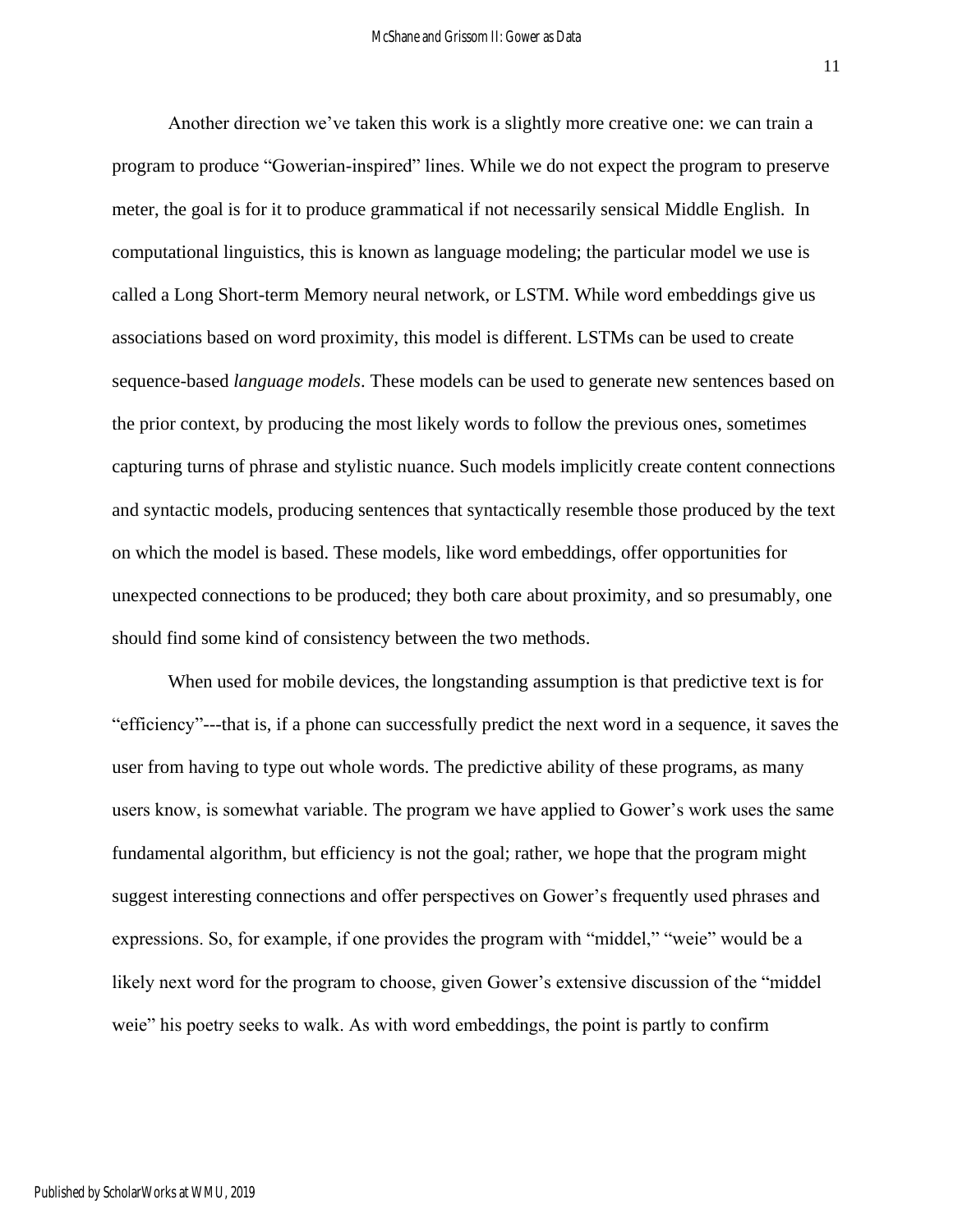expectations set by the critical tradition, but also partly to shatter those expectations, to generate

surprising, evocative suggestions.

Table 2: Two examples of Gower-like generated Middle English, with initial seed phrases in

boldface.

| Trial 1 Output                                 | Trial 2 Output                             |
|------------------------------------------------|--------------------------------------------|
| Of hem that writen ous tofore                  | Bot wolde God that now were on             |
| The bokes duelle and we therfore               | An other such as Arion which ridende hadde |
| <b>Ben tawht of that was write tho of myht</b> | was here wif                               |
| wordes othre me calle                          | under his entente:                         |
| syh only upon the werk aboute                  | of that his fader him were                 |
| and so thei made an herte bere                 | sone stod the juise nevere                 |
| and duelle ferst and make him hide             | for i which may this bet wolden            |
| ther is toward a gret delit                    | for it is every man to take                |
| hou thei creatures the word                    | bot ate laste ther as he                   |
| of hem that crist schal liere telle            | bot over this frensche were                |
| hou ferst ther most be sore do                 | the king ne time on rome so                |
| that he mai give with the sonne                | the king cam til he noble hed              |
| so be the goode senne fyred                    | a tale which the goddes yhe                |
| for whan thei setten into this                 | that he hath on in such a wise             |
| that thei most fulle now th ende               | that he for al him on him slowh            |
| than forthi sche was noght cry he seith        |                                            |
|                                                |                                            |

Our early results give us phrases we'd expect, as well as some loosely sensical lines. In Trial 1, phrases such as "a gret delit" does appear in Gower's corpus (in the Tale of Nectanabus), as does "schal liere"; "in such a wise," which appears in Trial 2, is a frequently used phrase in Gower's work, pointing to a formal feature of his poetry.<sup>23</sup> Equally interesting is what the program guesses will appear after frequently appearing words, such as definite or indefinite articles, "the" or "a." These terms reinforce common concerns of Gower's poetry, as here;

<sup>&</sup>lt;sup>23</sup> "a gret delit" appears at line 1836 in Book VI; "schal liere" appears only in the Tale of Apollonius (8.1462). For "in such a wise," see for example Prol.589; Prol.759; 1.266; 1.1400; 8.173; 8.2128.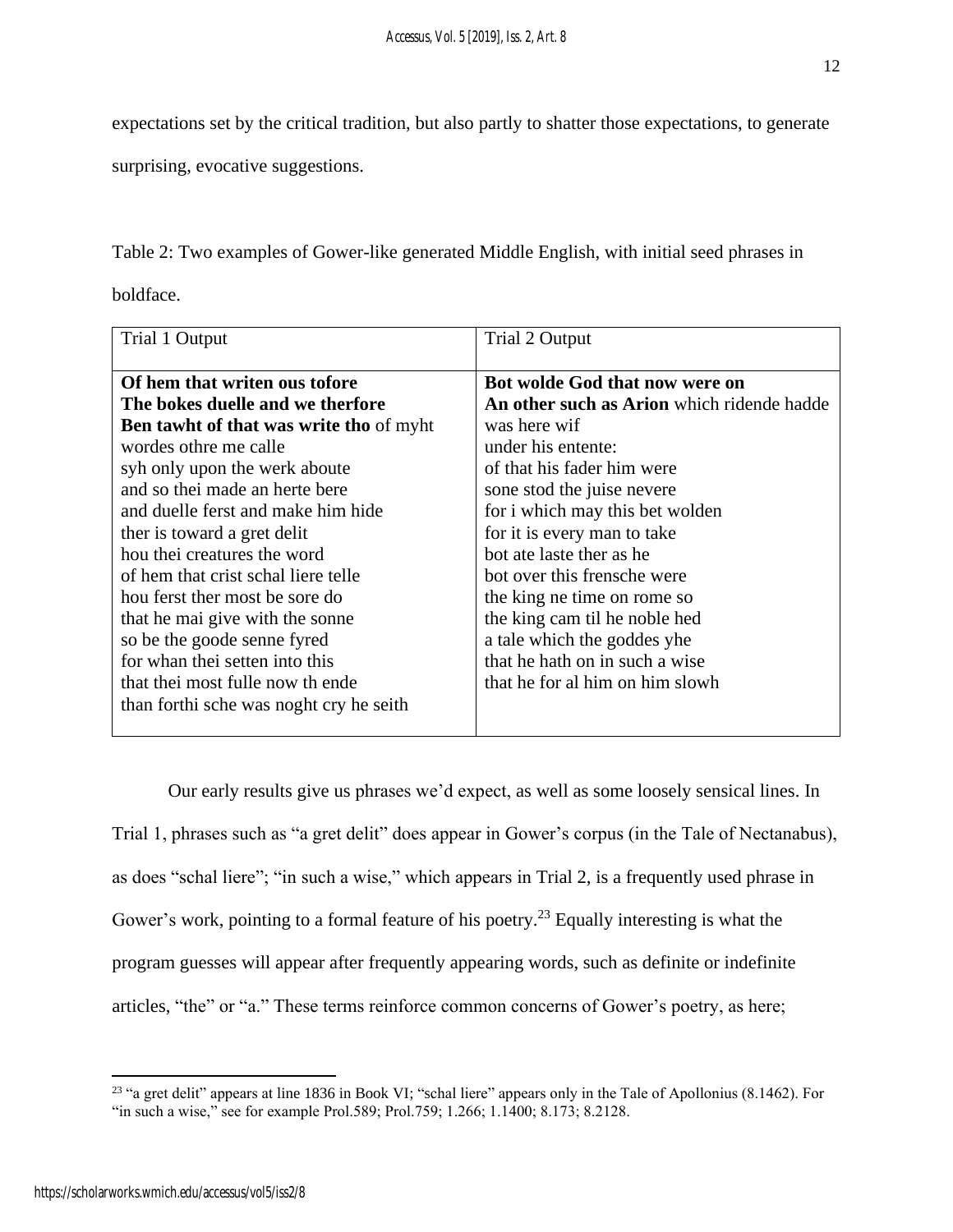"king" appears after "the," which provides some indication both of Gower's concern about kingship as a concept and of the characters who populate many of his tales. Similarly, "a tale" generated in Trial 2 is an incredibly frequent formulation as Genius narrates tale after tale, drawing attention to the poem's structural features. While the trials yield largely expected associations rather than especially ground-breaking ones, they function as a valuable check on this method; that is, they demonstrate that the LSTM model can successfully capture some highlevel elements of Gower's Middle English.

#### **Conclusions**

While the explorations discussed here are preliminary, we suggest that they do support the viability of both methods for future medieval literary scholarship. Relying on algorithmic techniques entirely for analysis is fraught with some of the same dangers inherent to appealing to any authority. But what we suggest here, rather, is a methodology for creative scholarship by which the computational model engages in a dialogue with the scholar. The model provides feedback that can lead the scholar to examine questions that may not have been asked. Our work serves as a preliminary example of how computationally assisted analysis can serve as a kind of digital partner for medieval scholars, without succumbing to the temptations of treating the results of digital analysis as more "objective." This machine, in this case, ignites new, creative directions for scholars by offering an alternative, computational methodology to generate material from which to draw.

#### **Bibliography**

Boyle, Jennifer E., and Helen J. Burgess, "Introduction: Resistance in the Materials." In *The*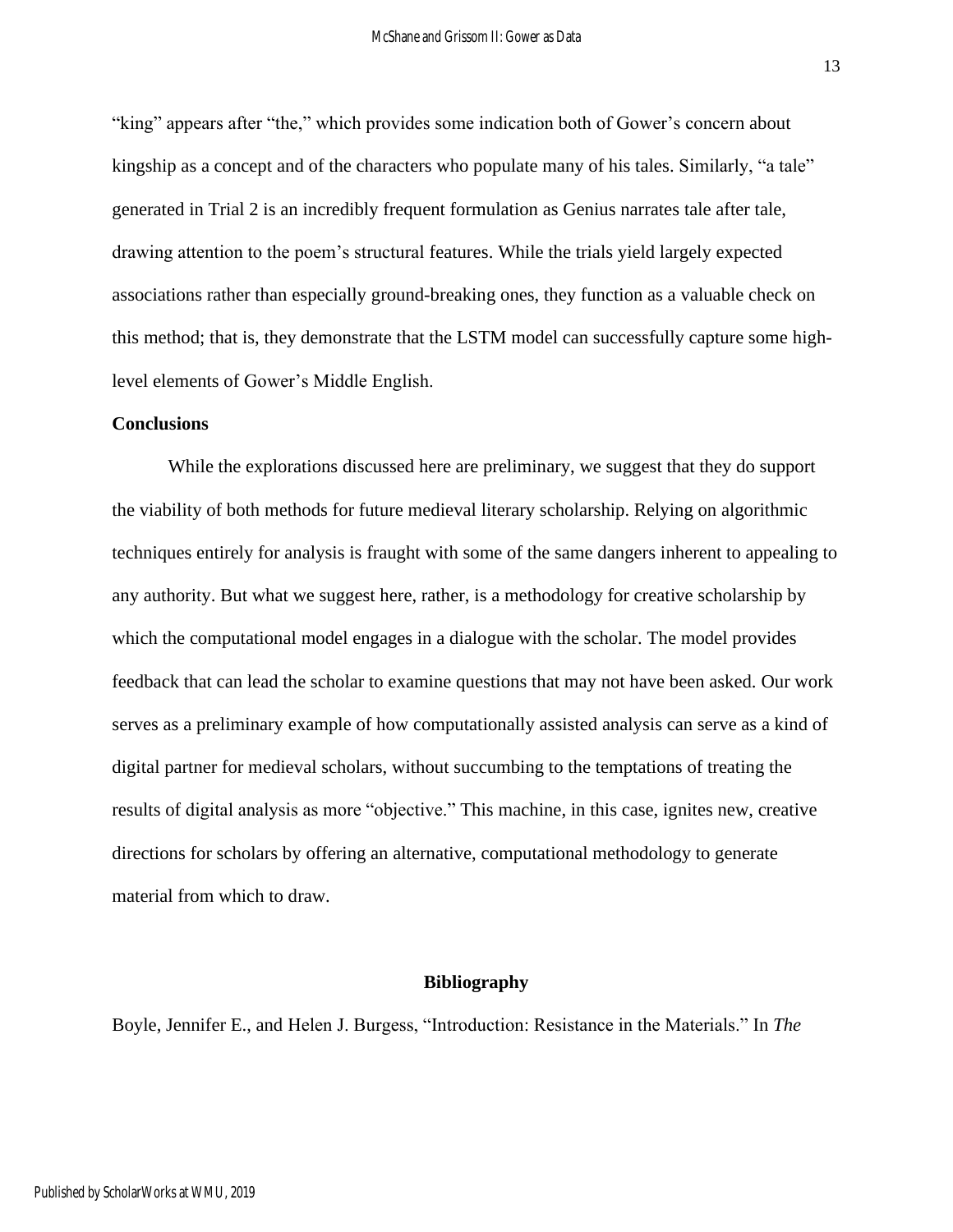*Routledge Research Companion to Digital Medieval Literature*. Edited by Jennifer E. Boyle and Helen J. Burgess. New York: Routledge, 2018. 1-5.

Birnbaum, David, Sheila Bonde, and Mike Kestemont. "The Digital Middle Ages: An Introduction," *Speculum* 92:1 (Oct 2017),

[https://www.journals.uchicago.edu/doi/full/10.1086/694236?mobileUi=0&:](https://www.journals.uchicago.edu/doi/full/10.1086/694236?mobileUi=0&) S1-S38.

- Echard, Siân. "Introduction: Gower's Reputation." In *A Companion to Gower*. Edited by Siân Echard. Cambridge, UK: D. S. Brewer, 2004. 1-22.
- Firth, John R. "A synopsis of linguistic theory, 1930-1955," *Studies in Linguistic Analysis.* Oxford: Blackwell, 1957. 1-32.
- Gastle, Brian W. "'The Lucre of Marchandie': Poet, Patron, and Payment in Gower's *Confessio Amantis*." In *John Gower: Others and the Self*. Edited by Russell A. Peck and R. F. Yeager. Cambridge, UK: D. S. Brewer, 2017. 283-94.
- Hamilton, William L., Jure Leskovec, and Dan Jurafsky, "Diachronic word embeddings reveal statistical laws of semantic change." *Proceedings of the 2016 Conference of the Association for Computational Linguistics* (2016):1489-1501.
- Hawk, Brandon, Antonia Karaisl, and Nick White. "Modelling Medieval Hands: Practical OCR for Caroline Minuscule." *Digital Humanities Quarterly* 13.1 (2019). <http://www.digitalhumanities.org/dhq/vol/13/1/000412/000412.html> , n.p.a.
- Johnson, Kyle P., et al. *CLTK: The Classical Language Toolkit*. 2014-2019. DOI 10.5281/zenodo.593336**.<https://github.com/cltk> ,** n.p.a
- Kleinman, Scott. "Digital Humanities Projects with Small and Unusual Data: Some Experiences from the Trenches." [http://scottkleinman.net/blog/2016/03/15/digital-humanities](http://scottkleinman.net/blog/2016/03/15/digital-humanities-projects-with-small-and-unusual-data/)[projects-with-small-and-unusual-data/.](http://scottkleinman.net/blog/2016/03/15/digital-humanities-projects-with-small-and-unusual-data/) Posted 15 March 2016.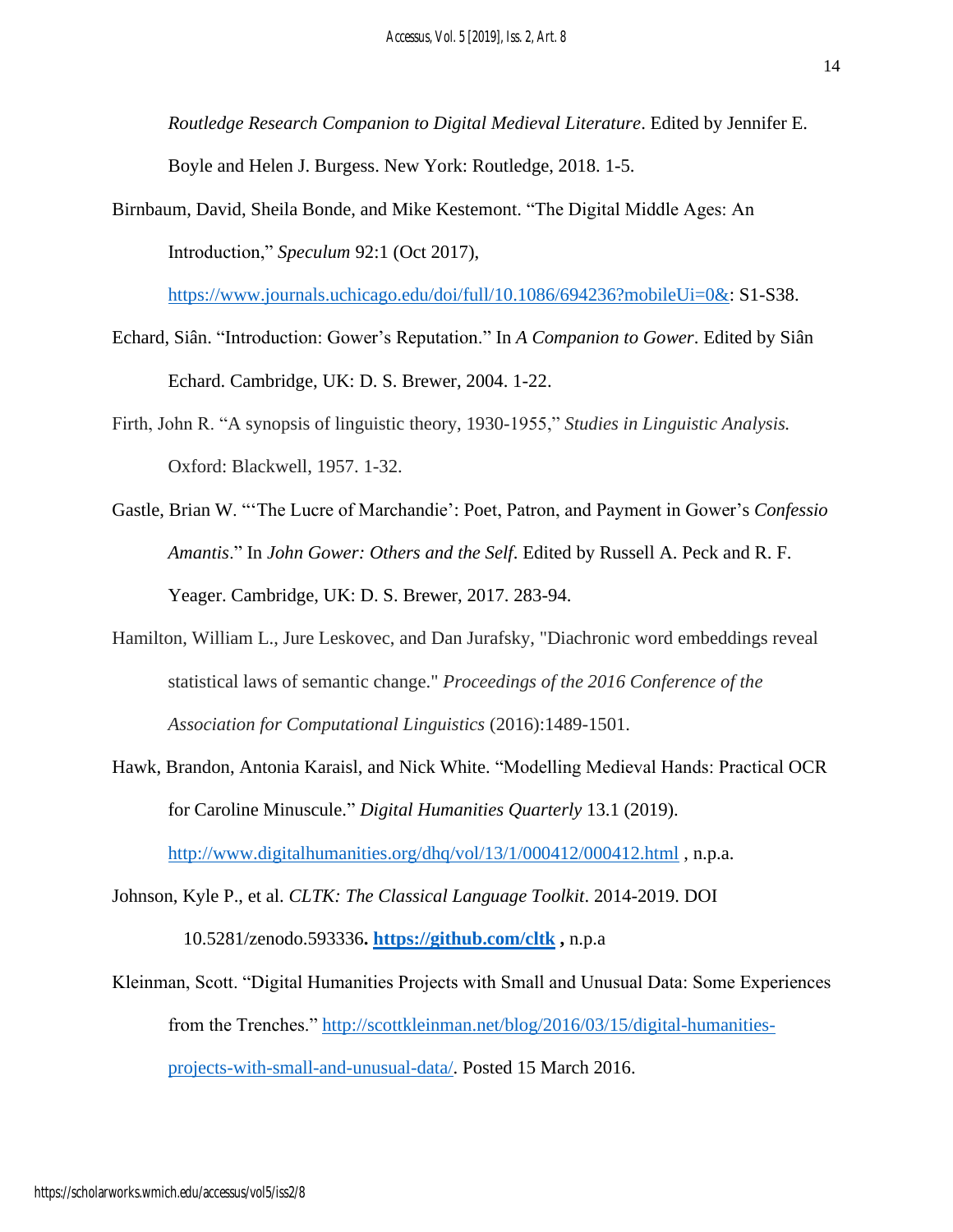- Livingston, Michael, ed. "John Gower: In Praise of Peace." In *John Gower: The Minor Latin Works*. Edited by R. F. Yeager. [https://d.lib.rochester.edu/teams/text/yeager-gower](https://d.lib.rochester.edu/teams/text/yeager-gower-minor-latin-works-livingston-in-praise-of-peace)[minor-latin-works-livingston-in-praise-of-peace.](https://d.lib.rochester.edu/teams/text/yeager-gower-minor-latin-works-livingston-in-praise-of-peace)
- *Middle English Dictionary*. Edited by Robert E. Lewis, et al. Ann Arbor: University of Michigan Press, 1952-2001. Online edition in Middle English Compendium. Edited by Frances McSparran, et al.. Ann Arbor: University of Michigan Library, 2000-2018. <http://quod.lib.umich.edu/m/middle-english-dictionary/>
- Mikolov, Thomas, Ilya Sutskever, Kai Chen, Greg S. Corrado, and Jeff Dean, "Distributed representations of words and phrases and their compositionality." *Advances in Neural Information Processing Systems* 26 (2013). 3111-19.
- Mikolov, Thomas, Wen-tau Yih, and Geoffrey Zweig. "Linguistic regularities in continuous space word representations." *Proceedings of the 2013 Conference of the North American Chapter of the Association for Computational Linguistics: Human Language Technologies* (2013): 746-51.
- Moretti, Franco. *Graphs*, *Maps*, *Trees: Abstract Models for Literary History.* London: Verso, 2007.
- Nolan, Maura. ""Sensation and the Plain Style in Gower's *Confessio Amantis*." In *John Gower: Others and the Self*. Edited by Russell A. Peck and R. F. Yeager. Cambridge, UK: D. S. Brewer, 2017. 111-40.
- Parkin, Gabrielle. "Hidden Matter in John Gower's *Confessio Amantis.*" In *John Gower: Others and the Self*. Edited by Russell A. Peck and R. F. Yeager. Cambridge, UK: D. S. Brewer, 2017. 295-305.

Peck, Russell A., ed. *John Gower: Confessio Amantis*. Vol. 1. Second edition. Kalamazoo, MI: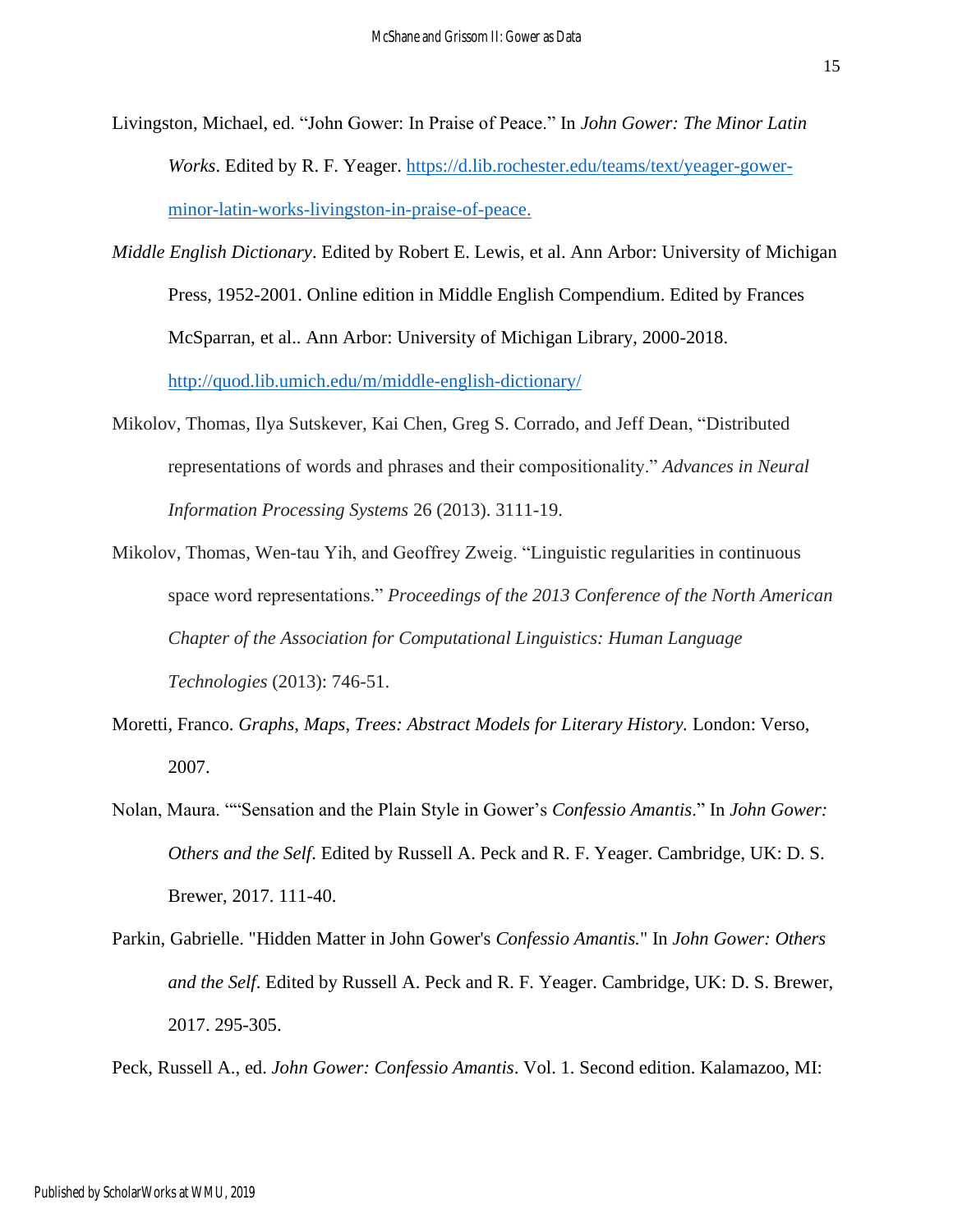Medieval Institute Publications, 2006. [https://d.lib.rochester.edu/teams/publication/peck](https://d.lib.rochester.edu/teams/publication/peck-confessio-amantis-volume-1)[confessio-amantis-volume-1](https://d.lib.rochester.edu/teams/publication/peck-confessio-amantis-volume-1) n.p.a.

- Peck, Russell A., ed. *John Gower: Confessio Amantis*. Vol. 2. Second edition. Kalamazoo, MI: Medieval Institute Publications, 2013. [https://d.lib.rochester.edu/teams/publication/peck](https://d.lib.rochester.edu/teams/publication/peck-confessio-amantis-volume-)[confessio-amantis-volume-2](https://d.lib.rochester.edu/teams/publication/peck-confessio-amantis-volume-) n.p.a.
- Peck, Russell A., ed. *John Gower: Confessio Amantis*. Vol. 3. Kalamazoo, MI: Medieval Institute Publications, 2004. [https://d.lib.rochester.edu/teams/publication/peck-confessio](https://d.lib.rochester.edu/teams/publication/peck-confessio-amantis-volume-3)[amantis-volume-3](https://d.lib.rochester.edu/teams/publication/peck-confessio-amantis-volume-3) n.p.a.
- Peck, Russell A. *Kingship and Common Profit in Gower's* Confessio Amantis. Carbondale: Southern Illinois University Press, 1978.
- *Recognition and Enrichment of Archival Documents* (READ). [https://read.transkribus.eu/.](https://read.transkribus.eu/) Modified 2018. n.p.a.
- Van Dijk, Conrad. *John Gower and the Limits of the Law*. Cambridge, UK: D. S. Brewer, 2013.
- Widner, Michael. "Toward Text-Mining the Middle Ages: Digital Scriptoria and Networks of Labor." In *The Routledge Research Companion to Digital Medieval Literature.* Edited by Jennifer E. Boyle and Helen J. Burgess. New York: Routledge, 2018. 131-44.
- Wieringa, Jeri. "Intro to BeautifulSoup." *The Programming Historian*. [https://programminghistorian.org/en/lessons/intro-to-beautiful-soup. Modified 24 Sept](https://programminghistorian.org/en/lessons/intro-to-beautiful-soup.%20Modified%2024%20Sept%202018)  [2018.](https://programminghistorian.org/en/lessons/intro-to-beautiful-soup.%20Modified%2024%20Sept%202018) n.p.a.
- Yeager, R. F. *John Gower's Poetic: The Search for a New Arion*. Cambridge, UK: D. S. Brewer, 1990.
- Yeager, R. F., and Brian W. Gastle. "Introduction: Gower in Context." In *Approaches to*